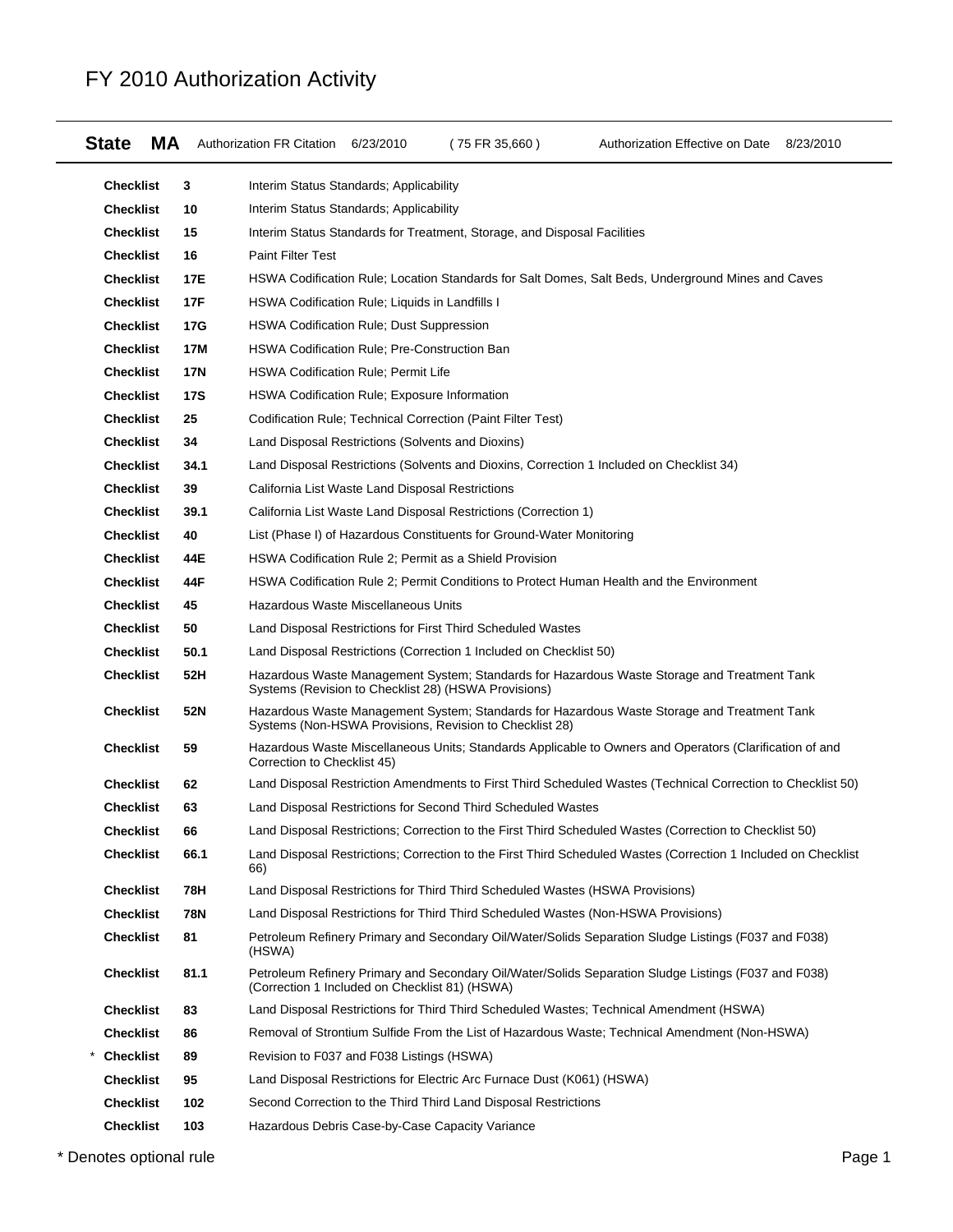| Checklist        | 106    | Lead-Bearing Hazardous Materials Case-by-Case Capacity Variance                                                                                                                                                                              |  |
|------------------|--------|----------------------------------------------------------------------------------------------------------------------------------------------------------------------------------------------------------------------------------------------|--|
| <b>Checklist</b> | 109    | Land Disposal Restrictions for Newly Listed Wastes and Hazardous Debris                                                                                                                                                                      |  |
| <b>Checklist</b> | 115    | <b>Chlorinated Toluene Production Waste Listing</b>                                                                                                                                                                                          |  |
| <b>Checklist</b> | 116    | Hazardous Soil Case-By-Case Capacity Variance                                                                                                                                                                                                |  |
| <b>Checklist</b> | 123    | Land Disposal Restrictions; Renewal of the Hazardous Waste Debris Case-by-Case Capacity Variance                                                                                                                                             |  |
| <b>Checklist</b> | 124    | Land Disposal Restrictions for Ignitable and Corrosive Characteristic Wastes Whose Treatment Standards<br>Were Vacated                                                                                                                       |  |
| Checklist        | 132    | Hazardous Waste Management System: Identification and Listing of Hazardous Wastes; Wastes from Wood<br>Surface Protection; Correction                                                                                                        |  |
| Checklist        | 136    | Standards for the Management of Specific Hazardous Wastes; Amendment to Subpart C--Recyclable Materials<br>Used in a Manner Constituting Disposal; Final Rule                                                                                |  |
| Checklist        | 137    | Land Disposal Restrictions Phase II--Universal Treatment Standards, and Treatment Standards for Organic<br><b>Toxicity Characteristic Wastes and Newly Listed Waste</b>                                                                      |  |
| Checklist        | 140    | Hazardous Waste Management System; Carbamate Production Identification and Listing of Hazardous Waste;<br>and CERCLA Hazardous Substance Designation and Reportable Quantities                                                               |  |
| Checklist        | 140.1  | Hazardous Waste Management System; Carbamate Production Identification and Listing of Hazardous Waste;<br>and CERCLA Hazardous Substance Designation and Reportable Quantities; Correction                                                   |  |
| Checklist        | 140.2  | Hazardous Waste Management System; Carbamate Production Identification and Listing of Hazardous Waste;<br>and CERCLA Hazardous Substance Designation and Reportable Quantities; Correction                                                   |  |
| <b>Checklist</b> | 151    | Land Disposal Restrictions Phase III--Decharacterized Wastewaters, Carbamate Wastes, and Spent Potliners                                                                                                                                     |  |
| Checklist        | 151.1  | Land Disposal Restrictions Phase III--Decharacterized Wastewaters, Carbamate Wastes, and Spent Potliners                                                                                                                                     |  |
| <b>Checklist</b> | 151.2  | Land Disposal Restrictions Phase III--Decharacterized Wastewaters, Carbamate Wastes, and Spent Potliners                                                                                                                                     |  |
| Checklist        | 151.3  | Land Disposal Restrictions Phase III--Decharacterized Wastewaters, Carbamate Wastes, and Spent Potliners -<br><b>Technical Correction</b>                                                                                                    |  |
| <b>Checklist</b> | 151.4  | Land Disposal Restrictions Phase III--Decharacterized Wastewaters, Carbamate Wastes, and Spent Potliners                                                                                                                                     |  |
| <b>Checklist</b> | 151.5  | Emergency Revision of the Land Disposal Restrictions (LDR) Phase III Treatment Standards for Listed<br>Hazardous Wastes From Carbamate Production                                                                                            |  |
| <b>Checklist</b> | 151.6  | Land Disposal Restrictions: Correction of Tables; Treatment Standards for Hazardous Wastes and Universal<br><b>Treatment Standards</b>                                                                                                       |  |
| <b>Checklist</b> | 155    | Land Disposal Restrictions Phase III - Emergency Extension of the K088 Capacity Variance                                                                                                                                                     |  |
| Checklist        | 157    | Land Disposal Restrictions - Phase IV: Treatment Standards for Wood Preserving Wastes, Paperwork<br>Reduction and Streamlining, Exemptions From RCRA for Certain Processed Materials; and Miscellaneous<br><b>Hazardous Waste Provisions</b> |  |
| * Checklist      | 159    | Hazardous Waste Management System; Carbamate Production, Identification and Listing of Hazardous Waste;<br><b>Land Disposal Restrictions</b>                                                                                                 |  |
| Checklist        | 160    | Land Disposal Restrictions Phase III -- Emergency Extension of the K088 National Capacity Variance                                                                                                                                           |  |
| <b>Checklist</b> | 161    | Second Emergency Revision of the Land Disposal Restrictions (LDR) Treatment Standards for Listed<br>Hazardous Wastes From Carbamate Production                                                                                               |  |
| <b>Checklist</b> | 162    | Clarification of Standards for Hazardous Waste LDR Treatment Variances                                                                                                                                                                       |  |
| <b>Checklist</b> | 167A   | Land Disposal Restrictions Phase IV - Treatment Standards for Metal Wastes and Mineral Processing Wastes                                                                                                                                     |  |
| <b>Checklist</b> | 167B   | Land Disposal Restrictions Phase IV - Hazardous Soils Treatment Standards and Exclusions                                                                                                                                                     |  |
| <b>Checklist</b> | 167C   | Land Disposal Restrictions Phase IV - Corrections                                                                                                                                                                                            |  |
| <b>Checklist</b> | 167C.1 | Land Disposal Restrictions Phase IV - Corrections                                                                                                                                                                                            |  |
| <b>Checklist</b> | 169    | <b>Petroleum Refining Process</b>                                                                                                                                                                                                            |  |
| * Checklist      | 170    | Land Disposal Restrictions - Phase IV                                                                                                                                                                                                        |  |
| <b>Checklist</b> | 171    | Emergency Revisions of LDR Treatment Standards                                                                                                                                                                                               |  |
| <b>Checklist</b> | 172    | <b>Emergency Revisions of LDR Treatment Standards</b>                                                                                                                                                                                        |  |
| <b>Checklist</b> | 173    | Land Disposal Restrictions Treatment Standards (Spent Potliners)                                                                                                                                                                             |  |
| <b>Checklist</b> | 179    | Land Disposal Restrictions Phase IV -- Technical Corrections and Clarifications to Treatment Standards                                                                                                                                       |  |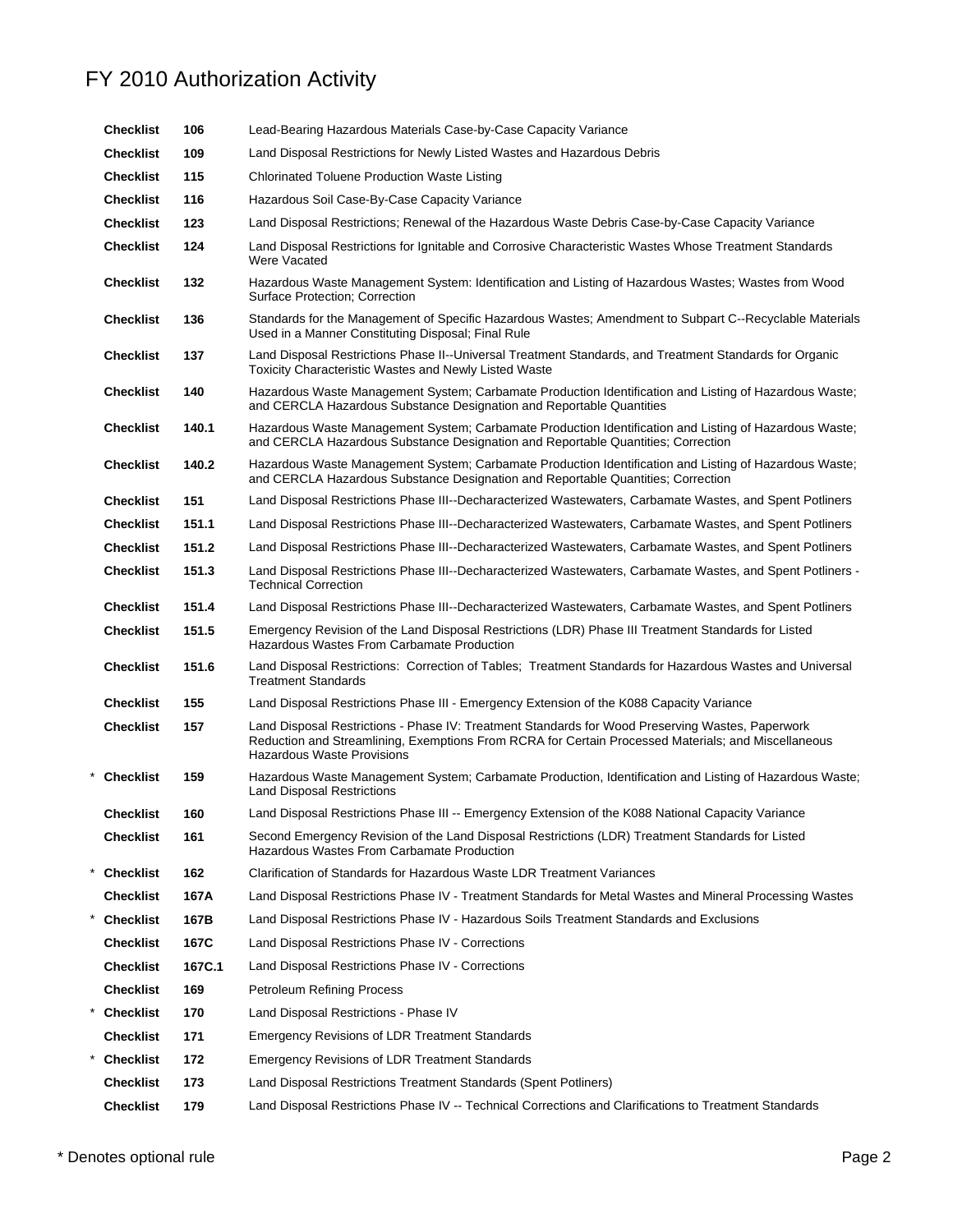| <b>Checklist</b>          | 181   | Universal Waste Rule                                                                                                                                                                                                                                           |                  |
|---------------------------|-------|----------------------------------------------------------------------------------------------------------------------------------------------------------------------------------------------------------------------------------------------------------------|------------------|
|                           |       | (not optional for States already regulating HW lamps, but whose regulations are less stringent than this rule)                                                                                                                                                 |                  |
| <b>Checklist</b>          | 182   | NESHAPS: Final Standards for Hazardous Air Pollutants for Hazardous Waste Combustors (MACT Rule)                                                                                                                                                               |                  |
| <b>Checklist</b>          | 182.1 | NESHAPS: Final Standards for Hazardous Air Pollutants for Hazardous Waste Combustors; Final Rule,<br><b>Technical Correction</b>                                                                                                                               |                  |
| <b>Checklist</b>          | 183   | Land Disposal Restrictions; Wood Preserving Wastes, Metal Wastes, Zinc Micronutrients Fertilizer, etc.                                                                                                                                                         |                  |
| <b>Checklist</b>          | 185   | Organobromine Production Wastes                                                                                                                                                                                                                                |                  |
| <b>Checklist</b>          | 187   | Organobromine Production Waste and Petroleum Refining Process Waste: Technical Correction                                                                                                                                                                      |                  |
| <b>Checklist</b>          | 189   | Hazardous Waste Management System; Identification and Listing of Hazardous Waste; Chlorinated Aliphatics<br>Production Wastes; Land Disposal Restrictions for Newly Identified Wastes; and CERCLA Hazardous<br>Substance Designation and Reportable Quantities |                  |
| <b>Checklist</b>          | 190   | Deferral of Phase IV Standards for PCBs as a Constituent Subject to Treatment in Soil                                                                                                                                                                          |                  |
| <b>Checklist</b>          | 192A  | Mixture and Derived-From Rules Revisions                                                                                                                                                                                                                       |                  |
| <b>Checklist</b>          | 192B  | Land Disposal Restricitons Correction                                                                                                                                                                                                                          |                  |
| <b>Checklist</b>          | 193   | Change of EPA Mailing Address; Additional Technical Amendments and Corrections                                                                                                                                                                                 |                  |
| <b>Checklist</b>          | 195   | Inorganic Chemical Manufacturing Wastes Identification and Listing                                                                                                                                                                                             |                  |
| <b>Checklist</b>          | 195.1 | Inorganic Chemical Manufacturing Wastes Identification and Listing: Corrections                                                                                                                                                                                |                  |
| <b>Checklist</b>          | 200   | Zinc Fertilizers Made From Recycled Hazardous Secondary Materials                                                                                                                                                                                              |                  |
| <b>Checklist</b>          | 201   | Land Disposal Restrictions: Treatment Variance for Radioactively Contaminated Batteries                                                                                                                                                                        |                  |
| <b>Checklist</b>          | 206   | Non-wastewaters from Dyes and Pigments                                                                                                                                                                                                                         |                  |
| <b>Checklist</b>          | 206.1 | Non-wastewaters from Dyes and Pigments Correction                                                                                                                                                                                                              |                  |
| <b>Rules Authorized -</b> |       | 90<br>Required - 80                                                                                                                                                                                                                                            | Optional -<br>10 |

| МI<br><b>State</b>           | <b>Authorization FR Citation</b>           | (75 FR 9.345 )<br>3/2/2010                        | Authorization Effective on Date                                                         | 3/2/2010 |
|------------------------------|--------------------------------------------|---------------------------------------------------|-----------------------------------------------------------------------------------------|----------|
| <b>Checklist</b>             | 206                                        | Non-wastewaters from Dyes and Pigments            |                                                                                         |          |
| <b>Checklist</b>             | 206.1                                      | Non-wastewaters from Dyes and Pigments Correction |                                                                                         |          |
| <b>Checklist</b>             | 207                                        | Uniform Hazardous Waste Manifest                  |                                                                                         |          |
| <b>Checklist</b>             | 207.1                                      | Uniform Hazardous Waste Manifest Correction       |                                                                                         |          |
| $^\star$<br><b>Checklist</b> | 208<br>Methods Innovation; SW-846          |                                                   |                                                                                         |          |
| <b>Checklist</b><br>$^\star$ | 208.1                                      | Methods Innovation: SW-846 Correction             |                                                                                         |          |
| <b>Checklist</b><br>$^\star$ | 209<br><b>Mercury Containing Equipment</b> |                                                   |                                                                                         |          |
| <b>Checklist</b><br>*        | 211<br><b>Headworks Exemption</b>          |                                                   |                                                                                         |          |
| <b>Checklist</b>             | 212                                        | NESHAP: Phase I Final Replacement Standards       |                                                                                         |          |
| <b>Checklist</b>             | <b>Burden Reduction Rule</b><br>213        |                                                   |                                                                                         |          |
| <b>Checklist</b>             | <b>CFR Corrections Rule I</b><br>214       |                                                   |                                                                                         |          |
| <b>Checklist</b>             | <b>CRT Exclusion</b><br>215                |                                                   |                                                                                         |          |
| <b>Rules Authorized -</b>    | 12                                         | Required - 4                                      | Optional - 8                                                                            |          |
| <b>OR</b><br><b>State</b>    | <b>Authorization FR Citation</b>           | 1/7/2010<br>(75 FR 918)                           | Authorization Effective on Date                                                         | 1/7/2010 |
| <b>Checklist</b>             | 201                                        |                                                   | Land Disposal Restrictions: Treatment Variance for Radioactively Contaminated Batteries |          |

\* **Checklist 205** NESHAP: Surface Coating of Automobiles and Light-Duty Trucks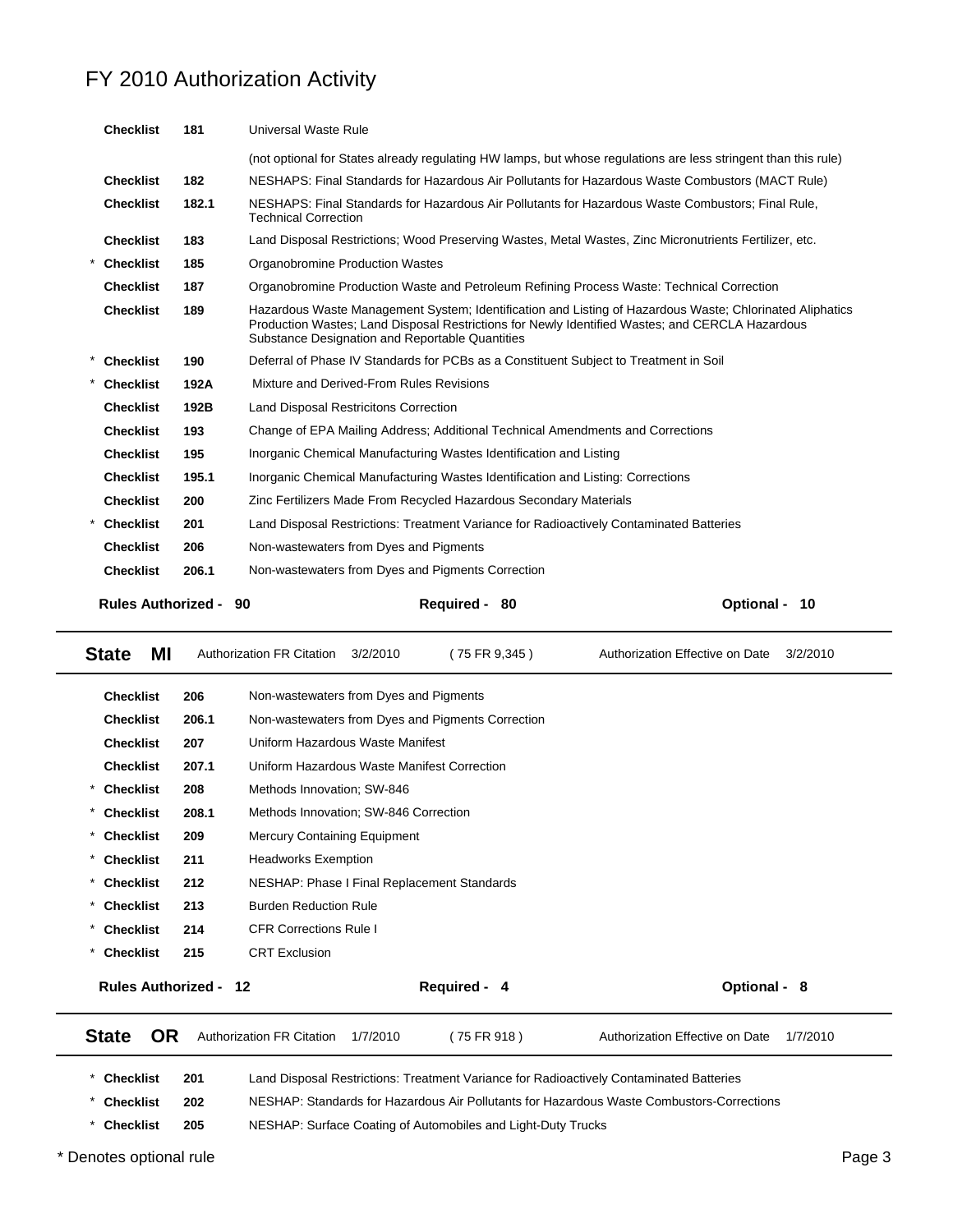| <b>Checklist</b>             | 206   | Non-wastewaters from Dyes and Pigments            |               |
|------------------------------|-------|---------------------------------------------------|---------------|
| <b>Checklist</b>             | 206.1 | Non-wastewaters from Dyes and Pigments Correction |               |
| <b>Checklist</b>             | 207   | Uniform Hazardous Waste Manifest                  |               |
| <b>Checklist</b>             | 207.1 | Uniform Hazardous Waste Manifest Correction       |               |
| * Checklist                  | 208   | Methods Innovation; SW-846                        |               |
| * Checklist                  | 208.1 | Methods Innovation; SW-846 Correction             |               |
| * Checklist                  | 209   | <b>Mercury Containing Equipment</b>               |               |
| * Checklist                  | 211   | <b>Headworks Exemption</b>                        |               |
| * Checklist                  | 212   | NESHAP: Phase I Final Replacement Standards       |               |
| * Checklist                  | 213   | <b>Burden Reduction Rule</b>                      |               |
| * Checklist                  | 214   | <b>CFR Corrections Rule I</b>                     |               |
| * Checklist                  | 215   | <b>CRT</b> Exclusion                              |               |
| <b>Rules Authorized - 15</b> |       | Required - 4                                      | Optional - 11 |

State RI Authorization FR Citation 7/26/2010 (75 FR 43,409) Authorization Effective on Date 9/24/2010

| <b>Checklist</b> | 9          | <b>Household Waste</b>                                                                                                        |
|------------------|------------|-------------------------------------------------------------------------------------------------------------------------------|
| <b>Checklist</b> | 14         | Dioxin Waste Listing and Management Standards                                                                                 |
| <b>Checklist</b> | 16         | <b>Paint Filter Test</b>                                                                                                      |
| <b>Checklist</b> | 17C        | HSWA Codification Rule; Household Waste (Resource Recovery Facilities)                                                        |
| <b>Checklist</b> | <b>17D</b> | <b>HSWA Codification Rule: Waste Minimization</b>                                                                             |
| <b>Checklist</b> | 17E        | HSWA Codification Rule; Location Standards for Salt Domes, Salt Beds, Underground Mines and Caves                             |
| <b>Checklist</b> | <b>17F</b> | HSWA Codification Rule; Liquids in Landfills I                                                                                |
| <b>Checklist</b> | 17G        | HSWA Codification Rule; Dust Suppression                                                                                      |
| <b>Checklist</b> | 17H        | <b>HSWA Codification Rule; Double Liners</b>                                                                                  |
| <b>Checklist</b> | 17I        | HSWA Codification Rule; Ground-Water Monitoring                                                                               |
| <b>Checklist</b> | 17J        | <b>HSWA Codification Rule; Cement Kilns</b>                                                                                   |
| <b>Checklist</b> | 17M        | HSWA Codification Rule; Pre-Construction Ban                                                                                  |
| <b>Checklist</b> | <b>17N</b> | <b>HSWA Codification Rule: Permit Life</b>                                                                                    |
| <b>Checklist</b> | <b>17P</b> | <b>HSWA Codification Rule: Interim Status</b>                                                                                 |
| <b>Checklist</b> | <b>17Q</b> | <b>HSWA Codification Rule; Research and Development Permits</b>                                                               |
| <b>Checklist</b> | <b>17R</b> | <b>HSWA Codification Rule; Hazardous Waste Exports</b>                                                                        |
| <b>Checklist</b> | <b>17S</b> | HSWA Codification Rule; Exposure Information                                                                                  |
| <b>Checklist</b> | 20         | Listing of Spent Solvents                                                                                                     |
| <b>Checklist</b> | 20.1       | Listing of Spent Solvents (Correction 1 Included on Checklist 20)                                                             |
| <b>Checklist</b> | 21         | Listing of EDB Waste                                                                                                          |
| <b>Checklist</b> | 22         | Listing of Four Spent Solvents                                                                                                |
| <b>Checklist</b> | 25         | Codification Rule; Technical Correction (Paint Filter Test)                                                                   |
| <b>Checklist</b> | 28H        | Standards for Hazardous Waste Storage and Treatment Tank Systems (HSWA Provisions)                                            |
| <b>Checklist</b> | 28H.1      | Standards for Hazardous Waste Storage and Treatment Tank Systems (Correction 1 Included on Checklist 28)<br>(HSWA Provisions) |
| <b>Checklist</b> | 30         | Biennial Report; Correction (Waste Minimization, Technical Correction to Checklist 17D)                                       |
| <b>Checklist</b> | 31         | <b>Exports of Hazardous Waste</b>                                                                                             |
| Checklist        | 33         | Listing of EBDC                                                                                                               |

\* Denotes optional rule Page 4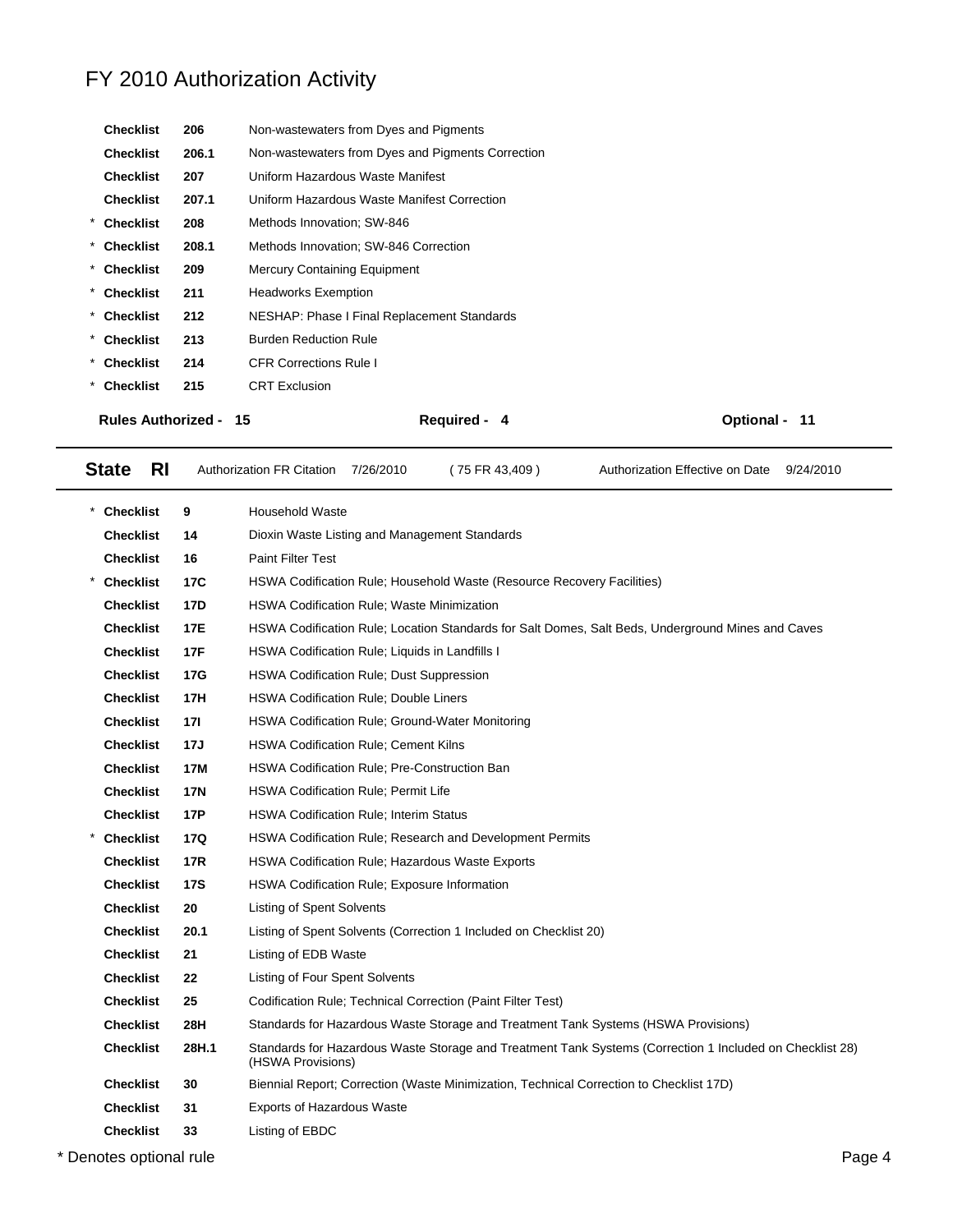| <b>Checklist</b> | 44D  | HSWA Codification Rule 2; Permit Modification                                                                                                          |
|------------------|------|--------------------------------------------------------------------------------------------------------------------------------------------------------|
| <b>Checklist</b> | 44E  | HSWA Codification Rule 2; Permit as a Shield Provision                                                                                                 |
| <b>Checklist</b> | 44F  | HSWA Codification Rule 2; Permit Conditions to Protect Human Health and the Environment                                                                |
| <b>Checklist</b> | 44G  | <b>HSWA Codification Rule 2; Post-Closure Permits</b>                                                                                                  |
| <b>Checklist</b> | 48   | <b>Farmer Exemptions: Technical Corrections</b>                                                                                                        |
| * Checklist      | 49   | Identification and Listing of Hazardous Waste; Treatability Studies Sample Exemption                                                                   |
| <b>Checklist</b> | 52H  | Hazardous Waste Management System; Standards for Hazardous Waste Storage and Treatment Tank<br>Systems (Revision to Checklist 28) (HSWA Provisions)    |
| <b>Checklist</b> | 52N  | Hazardous Waste Management System; Standards for Hazardous Waste Storage and Treatment Tank<br>Systems (Non-HSWA Provisions, Revision to Checklist 28) |
| * Checklist      | 54   | Permit Modifications for Hazardous Waste Management Facilities                                                                                         |
| * Checklist      | 54.1 | Permit Modifications for Hazardous Waste Management Facilities (Correction 1 Included on Checklist 54)                                                 |
| <b>Checklist</b> | 55   | Statistical Methods for Evaluating Ground-Water Monitoring Data from Hazardous Waste Facilities                                                        |
| * Checklist      | 57   | Identification and Listing of Hazardous Waste; Removal of Strontium Sulfide from the List of Hazardous Wastes                                          |
| * Checklist      | 58   | Standards for Generators of Hazardous Waste; Manifest Renewal                                                                                          |
| <b>Checklist</b> | 60   | Amendment to Requirements for Hazardous Waste Incinerator Permits                                                                                      |
| * Checklist      | 61   | Changes to Interim Status Facilities for Hazardous Waste Management Permits; Procedures for Post-Closure<br>Permitting                                 |
| * Checklist      | 64   | Delay of Closure Period for Hazardous Waste Management Facilities                                                                                      |
| <b>Checklist</b> | 65   | Mining Waste Exclusion I                                                                                                                               |
| <b>Checklist</b> | 67   | Testing and Monitoring Activities                                                                                                                      |
| <b>Checklist</b> | 68   | Reportable Quantity Adjustment Methyl Bromide Production Wastes                                                                                        |
| <b>Checklist</b> | 69   | Reportable Quantity Adjustment (F024 & F025)                                                                                                           |
| <b>Checklist</b> | 70   | Changes to Part 124 Not Accounted for by Present Checklists                                                                                            |
| <b>Checklist</b> | 71   | Mining Waste Exclusion II                                                                                                                              |
| <b>Checklist</b> | 72   | Modifications of F019 Listing                                                                                                                          |
| <b>Checklist</b> | 73   | Testing and Monitoring Activities; (Technical Correction to Checklist 67)                                                                              |
| <b>Checklist</b> | 75   | Listing of 1,1-Dimethylhydrazine Production Wastes                                                                                                     |
| * Checklist      | 76   | Criteria for Listing Toxic Wastes; Technical Amendment                                                                                                 |
| <b>Checklist</b> | 77   | HSWA Codification Rule: Double Liners; Correction (Correction to Checklist 17H)                                                                        |
| <b>Checklist</b> | 81   | Petroleum Refinery Primary and Secondary Oil/Water/Solids Separation Sludge Listings (F037 and F038)<br>(HSWA)                                         |
| <b>Checklist</b> | 81.1 | Petroleum Refinery Primary and Secondary Oil/Water/Solids Separation Sludge Listings (F037 and F038)<br>(Correction 1 Included on Checklist 81) (HSWA) |
| <b>Checklist</b> | 82   | Wood Preserving Listings (HSWA/Non-HSWA)                                                                                                               |
| <b>Checklist</b> | 86   | Removal of Strontium Sulfide From the List of Hazardous Waste; Technical Amendment (Non-HSWA)                                                          |
| <b>Checklist</b> | 88   | Administrative Stay for K069 Listing (Non-HSWA)                                                                                                        |
| <b>Checklist</b> | 89   | Revision to F037 and F038 Listings (HSWA)                                                                                                              |
| <b>Checklist</b> | 90   | Mining Exclusion III (Non-HSWA)                                                                                                                        |
| <b>Checklist</b> | 92   | Wood Preserving Listing; Technical Correction (HSWA/Non-HSWA)                                                                                          |
| <b>Checklist</b> | 97   | Exports of Hazardous Waste; Technical Correction (HSWA)                                                                                                |
| <b>Checklist</b> | 99   | Amendments to Interim Status Standards for Downgradient Ground-Water Monitoring Well Locations at<br>Hazardous Waste Facilities (Non-HSWA)             |
| <b>Checklist</b> | 100  | Liners and Leak Detection Systems for Hazardous Waste Land Disposal Units                                                                              |
| <b>Checklist</b> | 110  | Coke By-Product Listings                                                                                                                               |
| <b>Checklist</b> | 113  | Financial Responsibility for Third-Party Liability, Closure and Post-Closure                                                                           |
|                  |      |                                                                                                                                                        |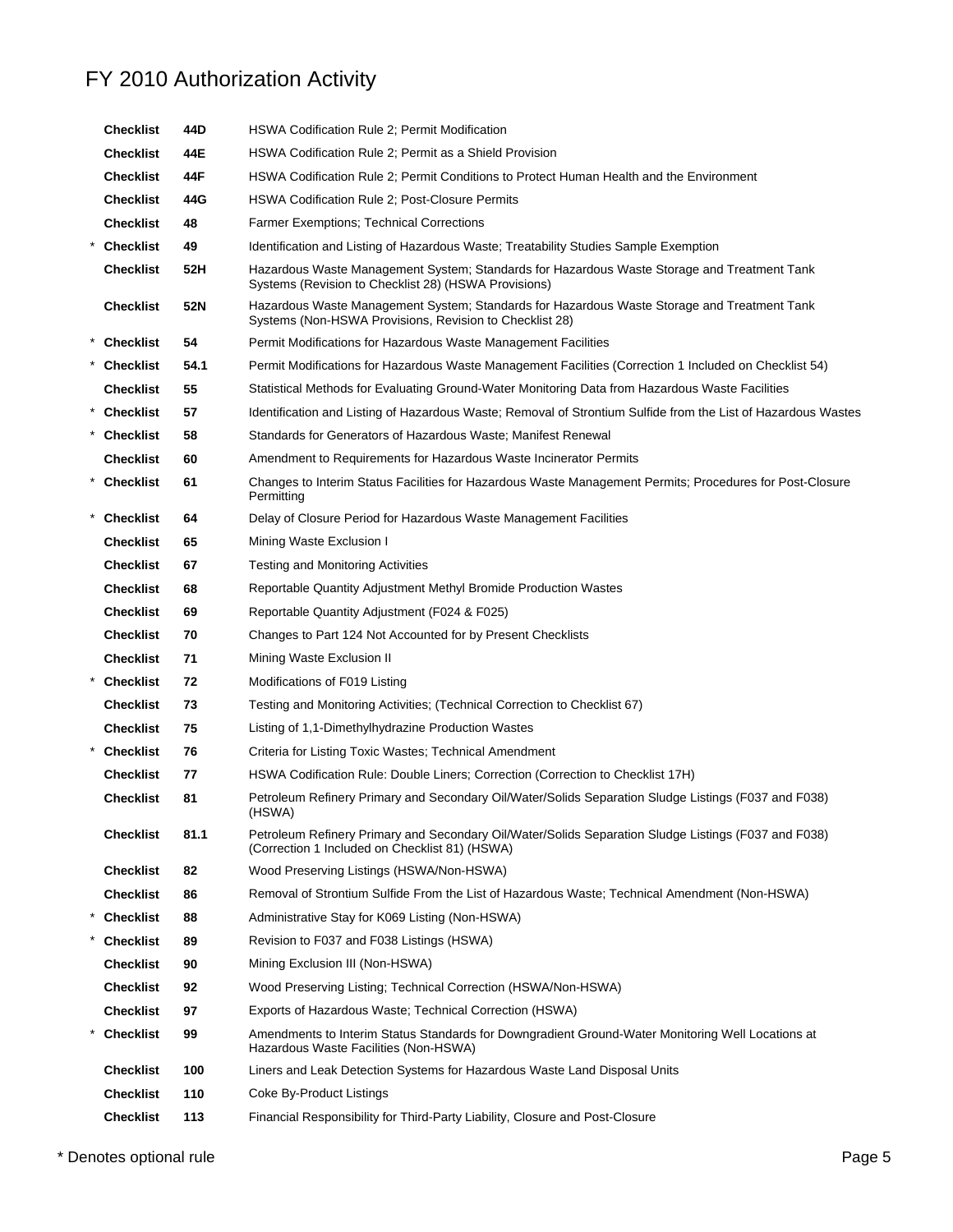| <b>Checklist</b> | 113.1  | Standards Applicable to Owners and Operators of Hazardous Waste Treatment, Storage, and Disposal<br>Facilities; Liability Coverage                                                                                             |
|------------------|--------|--------------------------------------------------------------------------------------------------------------------------------------------------------------------------------------------------------------------------------|
| <b>Checklist</b> | 113.2  | Liability Requirements; Technical Amendment (Non-HSWA)                                                                                                                                                                         |
| <b>Checklist</b> | 115    | Chlorinated Toluene Production Waste Listing                                                                                                                                                                                   |
| * Checklist      | 117A   | "Mixture" and "Derived-From" Rules; Response to Court Remand                                                                                                                                                                   |
| * Checklist      | 117A.1 | "Mixture" and "Derived-From" Rules: Technical Correction                                                                                                                                                                       |
| <b>Checklist</b> | 117A.2 | "Mixture" and "Derived-From" Rules; Final Rule                                                                                                                                                                                 |
| <b>Checklist</b> | 118    | Liquids in Landfills II                                                                                                                                                                                                        |
| <b>Checklist</b> | 120    | Wood Preserving; Amendments to Listings and Technical Requirements                                                                                                                                                             |
| <b>Checklist</b> | 126    | <b>Testing and Monitoring Activities</b>                                                                                                                                                                                       |
| <b>Checklist</b> | 126.1  | Hazardous Waste Management System; Testing and Monitoring Activities, Land Disposal Restrictions Correction                                                                                                                    |
| <b>Checklist</b> | 128    | Hazardous Waste Management System; Identification and Listing of Hazardous Waste; Wastes from Wood<br><b>Surface Protection</b>                                                                                                |
| * Checklist      | 129    | Hazardous Waste Management System; Identification and Listing of Hazardous Waste; Treatability Studies<br>Sample Exclusion                                                                                                     |
| <b>Checklist</b> | 131    | Recordkeeping Instructions                                                                                                                                                                                                     |
| <b>Checklist</b> | 132    | Hazardous Waste Management System: Identification and Listing of Hazardous Wastes; Wastes from Wood<br>Surface Protection; Correction                                                                                          |
| * Checklist      | 133    | Standards Applicable to Owners and Operators of Hazardous Waste Treatment, Storage, and Disposal<br>Facilities, Underground Storage Tanks, and Underground Injection Control Systems; Financial Assurance; Letter<br>of Credit |
| <b>Checklist</b> | 134    | Hazardous Waste Management System; Correction of Listing of P015--Beryllium Powder                                                                                                                                             |
| <b>Checklist</b> | 135    | Identification and Listing of Hazardous Waste; Amendments to Definition of Solid Waste                                                                                                                                         |
| <b>Checklist</b> | 136    | Standards for the Management of Specific Hazardous Wastes; Amendment to Subpart C--Recyclable Materials<br>Used in a Manner Constituting Disposal; Final Rule                                                                  |
| <b>Checklist</b> | 139    | Hazardous Waste Management System; Testing and Monitoring Activities - Amendment 1                                                                                                                                             |
| <b>Checklist</b> | 140    | Hazardous Waste Management System; Carbamate Production Identification and Listing of Hazardous Waste;<br>and CERCLA Hazardous Substance Designation and Reportable Quantities                                                 |
| <b>Checklist</b> | 140.1  | Hazardous Waste Management System; Carbamate Production Identification and Listing of Hazardous Waste;<br>and CERCLA Hazardous Substance Designation and Reportable Quantities; Correction                                     |
| <b>Checklist</b> | 140.2  | Hazardous Waste Management System; Carbamate Production Identification and Listing of Hazardous Waste;<br>and CERCLA Hazardous Substance Designation and Reportable Quantities; Correction                                     |
| <b>Checklist</b> | 141    | Hazardous Waste Management System; Testing and Monitoring Activities - Amendment 2                                                                                                                                             |
| <b>Checklist</b> | 144    | Solid Waste, Hazardous Waste, Oil Discharge and Superfund Programs; Removal of Legally Obsolete Rules                                                                                                                          |
| <b>Checklist</b> | 145    | Hazardous Waste Management: Liquids in Landfills                                                                                                                                                                               |
| <b>Checklist</b> | 148    | <b>RCRA Expanded Public Participation</b>                                                                                                                                                                                      |
| <b>Checklist</b> | 150    | Identification and Listing of Hazardous Waste; Amendments to Definition of Solid Waste                                                                                                                                         |
| <b>Checklist</b> | 152    | Imports and Exports of Hazardous Waste: Implementation of OECD Council Decision                                                                                                                                                |
| Checklist        | 156    | Military Munitions Rule: Hazardous Waste Identification and Management; Explosives Emergencies; Manifest<br>Exemption for Transport of Hazardous Waste on Right-of-Ways on Contiguous Properties                               |
| Checklist        | 158    | Hazardous Waste Management System; Testing and Monitoring Activities                                                                                                                                                           |
| * Checklist      | 159    | Hazardous Waste Management System; Carbamate Production, Identification and Listing of Hazardous Waste;<br><b>Land Disposal Restrictions</b>                                                                                   |
| * Checklist      | 164    | Kraft Mill Steam Stripper Condensate Exclusion                                                                                                                                                                                 |
| <b>Checklist</b> | 167D   | Mineral Processing Secondary Materials Exclusion                                                                                                                                                                               |
| Checklist        | 167E   | <b>Bevill Exclusion Revisions and Clarification</b>                                                                                                                                                                            |
| <b>Checklist</b> | 167F   | Exclusion of Recycled Wood Preserving Wastewaters                                                                                                                                                                              |
| * Checklist      | 174    | Standards Applicable to Owners and Operators of Closed/Closing Facilities                                                                                                                                                      |